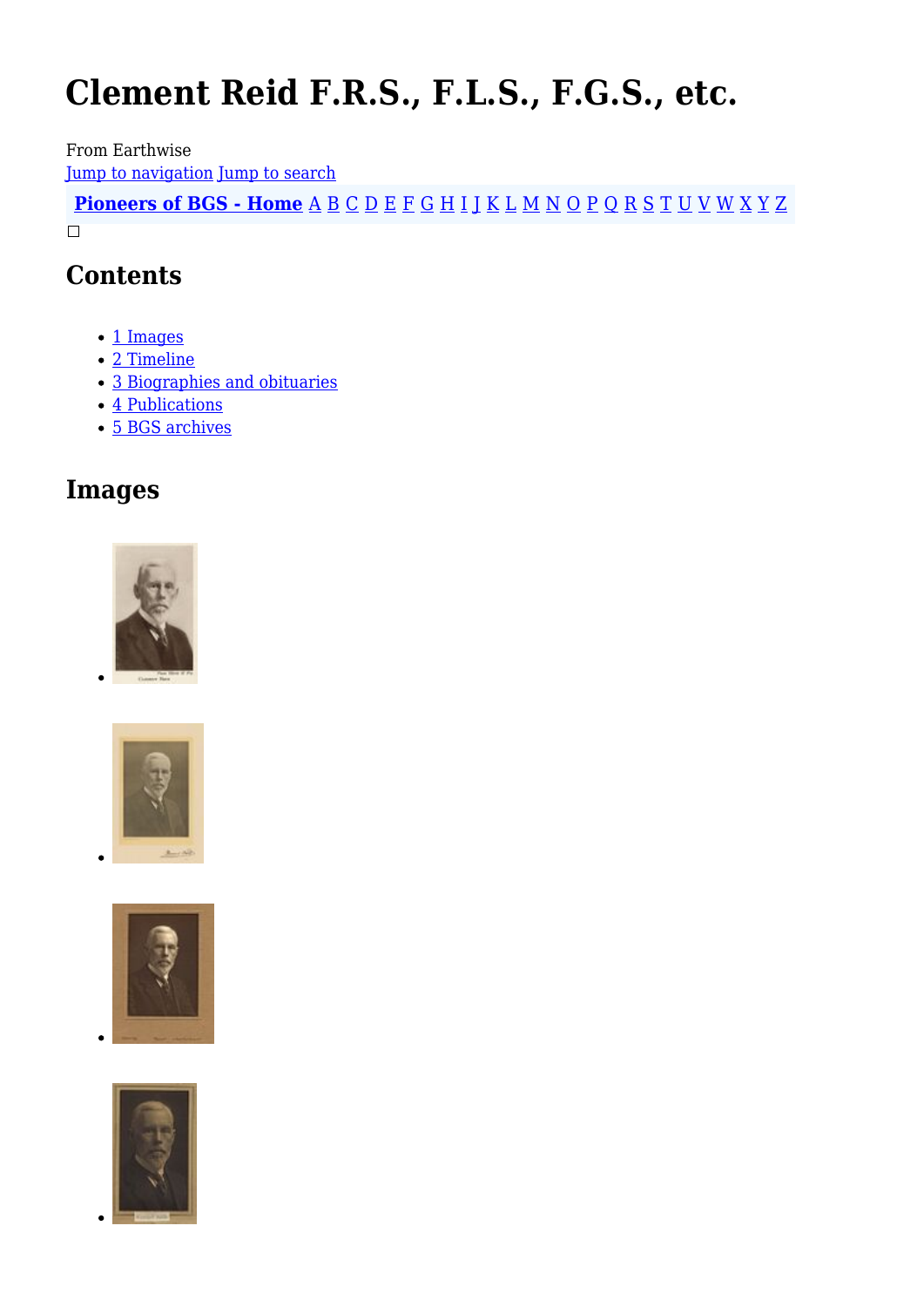

## **Timeline**

#### **Date Details**

- 1853 Born July 6th. Great-nephew of Michael Faraday. Love for science developed by attendance at lectures for children at the Royal Institution. Trained for business career.
- 1874 Joined Survey as Assistant Geologist. Worked under H.B. Woodward in south west England.
- <sup>1876</sup> Transferred to Norfolk, still under H.B. Woodward; began detailed study of Pliocene and Pleistocene including "Forest-bed" and "Contorted drifts" of the Norfolk coast.
- 1886 Murchison Fund.
- 1894 Promoted to Geologist.
- 1897 Bigsby Gold Medal.
- 1899 Elected F.R.S.

Published: Origin of British Flora.

- 1901 Promoted to District Geologist.
- 1911 Bolitho Gold Medal from Royal Society of Cornwall.
- 1913 Retired from Survey. Vice –President of Geological Society (1913-16).
- 1916 Died December 10th at Milford-on-sea.

### **Biographies and obituaries**

Obituary - Clement Reid. Died 10th December 1917. Proceedings of the Geologists Association. v. 28 p.52-53. 1917

Harker, A. Obituary - Clement Reid. [In Anniversary Address.]. Proceedings of the Geological Society in Quarterly Journal of the Geological Society. v. 73 p.lxi-lxiv. 1917

Shepherd, T. Obituary - Clement Reid, F.R.S., F.L.S., F.G.S. (1853-1919). Proceedings of the Yorkshire Geological Society. v. 19 p.420-422. 1921

Obituary - Clement Reid, F.R.S., F.L.S., F.G.S., etc. Born 6th July 1853, died 10th December 1916. Geologists Magazine. New Series. v. 4 p.47-48. 1917. DOI: <https://doi.org/10.1017/S0016756800135927>

Geology of Yorkshire, Kendall and Wroot p. 613

[Clement Reid](https://en.wikipedia.org/wiki/Clement_Reid) — Wikipedia article

Preece, R.C. & Killeen, I.J., 1995. Edward Forbes (1815-1854) and Clement Reid (1853-1916): two generations of pioneering polymaths. Archives of Natural History, 22: 419-435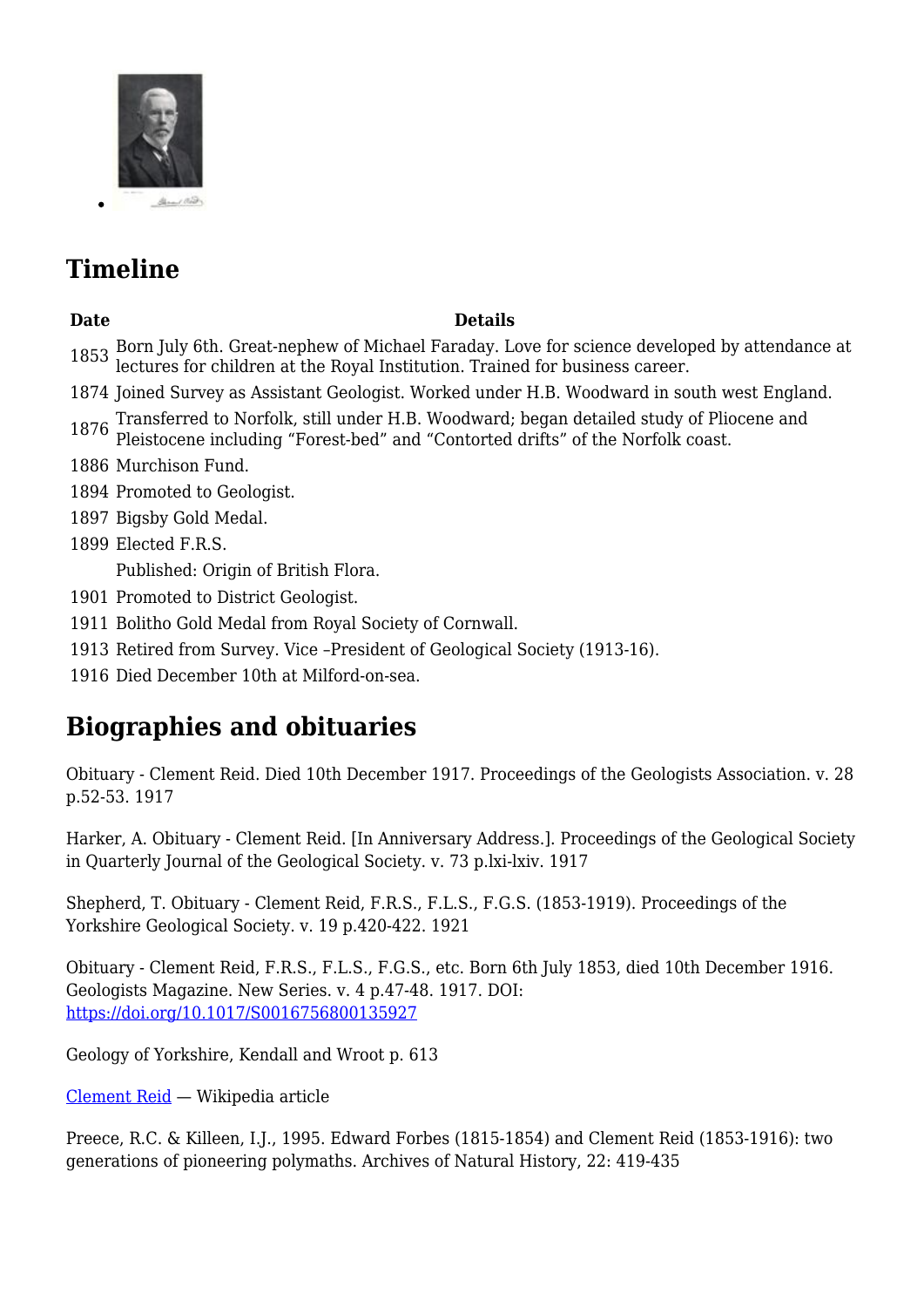### **Publications**

Memoir: Cromer (1882) Memoir: Pliocene deposits (1890) Study of fossil Characeae with J. Groves (Q.J.). Pliocene floras of Dutch-Prussian border (1915). The Preglacial fauna of Britain (1908) Joint Memoir with Mrs. Reid: The fossil flora of Teqelen-sur-Meuse (1907) Made special study of palaeontology and botany Memoir: Newquay (1906) Later worked in Yorkshire, Lincolnshire, Sussex, Hants, Isle of Wight, Dorset, Wiltshire, Cornwall and London area. Memoir: Holderness (1885) Memoir: Isle of Wight (2nd edition 1889) with Strahan Memoir: Water supply of Sussex (1899) with Whitaker Memoir: notes in Norwich (1881) Memoir: Ringwood (1902) Memoir: Southampton (1902) Memoir: Chichester (1903) Memoir: Dorchester (1899) Memoir: Bognor (1897) Memoir: Eastbourne (1898) Memoir: Padstow and Camelford (1910) Memoir: Tavistock (1911) Memoir: Dartmoor (1912) Contribution to: Salisbury (1903) Contribution to: Mevagissey (1907) Contribution to: LandsEnd (1907)

Contribution to: Newton Abbott (1913)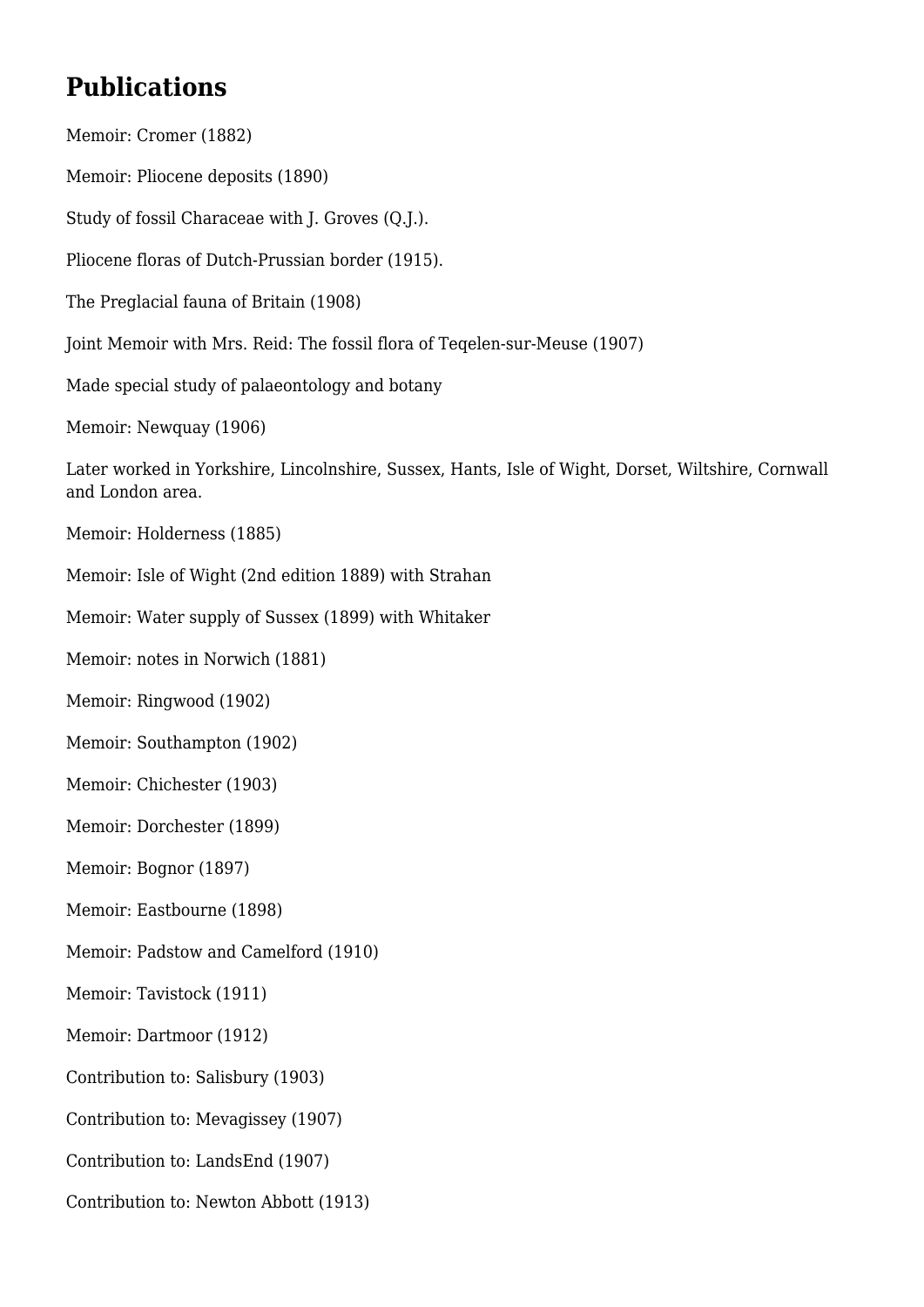Contribution to: (1890); Eskdale (1885)

Contribution to: North Lincolnshire and South Yorkshire (1890)

Contribution to: Index to De la Beche's Cornwall, Devon and West Somerset (1903).

### **BGS archives**

| <b>Ref No</b> | <b>Title</b>                                                                                                            | <b>Description</b>                                                                                                                                                                                                                                                                                                                                                                     |
|---------------|-------------------------------------------------------------------------------------------------------------------------|----------------------------------------------------------------------------------------------------------------------------------------------------------------------------------------------------------------------------------------------------------------------------------------------------------------------------------------------------------------------------------------|
|               | GSM/DR/Ge Archibald Geikie                                                                                              | Geikie was born in 1835. He joined the Survey in 1855 and<br>became Director for Scotland in 1867                                                                                                                                                                                                                                                                                      |
|               | GSM/GL/Rd Clement Reid                                                                                                  | Clement Reid joined the Survey in 1874. He was the author of<br>The Pliocene Deposits of Britain' in 1890, the first of the great<br>Stratigraphical Memoirs planned by A.Geikie. Reid also<br>produced a work on Cromer? He was joint author (with<br>W. Whitaker) of 'The Water Supply of Sussex from<br>Underground Sources' and a District Memoir on the Isle of<br>Wight in 1889. |
|               | Series of papers and<br>files on specimen<br>GSM/MG/C/9 presentations and<br>donations: Includes<br>details on specific | Includes: Correspondence and minutes re presentation to<br>Museum of flint implements from Northfleet; co-operation with<br>British Museum in excavations at Swanscombe, Greenhithe<br>and Crayford; correspondents include H.Dewey, G.Barrow, and<br>C.Reid. [File: 101/10]                                                                                                           |

Retrieved from

'[http://earthwise.bgs.ac.uk/index.php?title=Clement\\_Reid\\_F.R.S.,\\_F.L.S.,\\_F.G.S.,\\_etc.&oldid=48694'](http://earthwise.bgs.ac.uk/index.php?title=Clement_Reid_F.R.S.,_F.L.S.,_F.G.S.,_etc.&oldid=48694) [Category](http://earthwise.bgs.ac.uk/index.php/Special:Categories):

• [Pioneers of the British Geological Survey](http://earthwise.bgs.ac.uk/index.php/Category:Pioneers_of_the_British_Geological_Survey)

### **Navigation menu**

### **Personal tools**

- Not logged in
- [Talk](http://earthwise.bgs.ac.uk/index.php/Special:MyTalk)
- [Contributions](http://earthwise.bgs.ac.uk/index.php/Special:MyContributions)
- [Log in](http://earthwise.bgs.ac.uk/index.php?title=Special:UserLogin&returnto=Clement+Reid+F.R.S.%2C+F.L.S.%2C+F.G.S.%2C+etc.&returntoquery=action%3Dmpdf)
- [Request account](http://earthwise.bgs.ac.uk/index.php/Special:RequestAccount)

#### **Namespaces**

- [Page](http://earthwise.bgs.ac.uk/index.php/Clement_Reid_F.R.S.,_F.L.S.,_F.G.S.,_etc.)
- [Discussion](http://earthwise.bgs.ac.uk/index.php?title=Talk:Clement_Reid_F.R.S.,_F.L.S.,_F.G.S.,_etc.&action=edit&redlink=1)

 $\overline{\phantom{a}}$ 

#### **Variants**